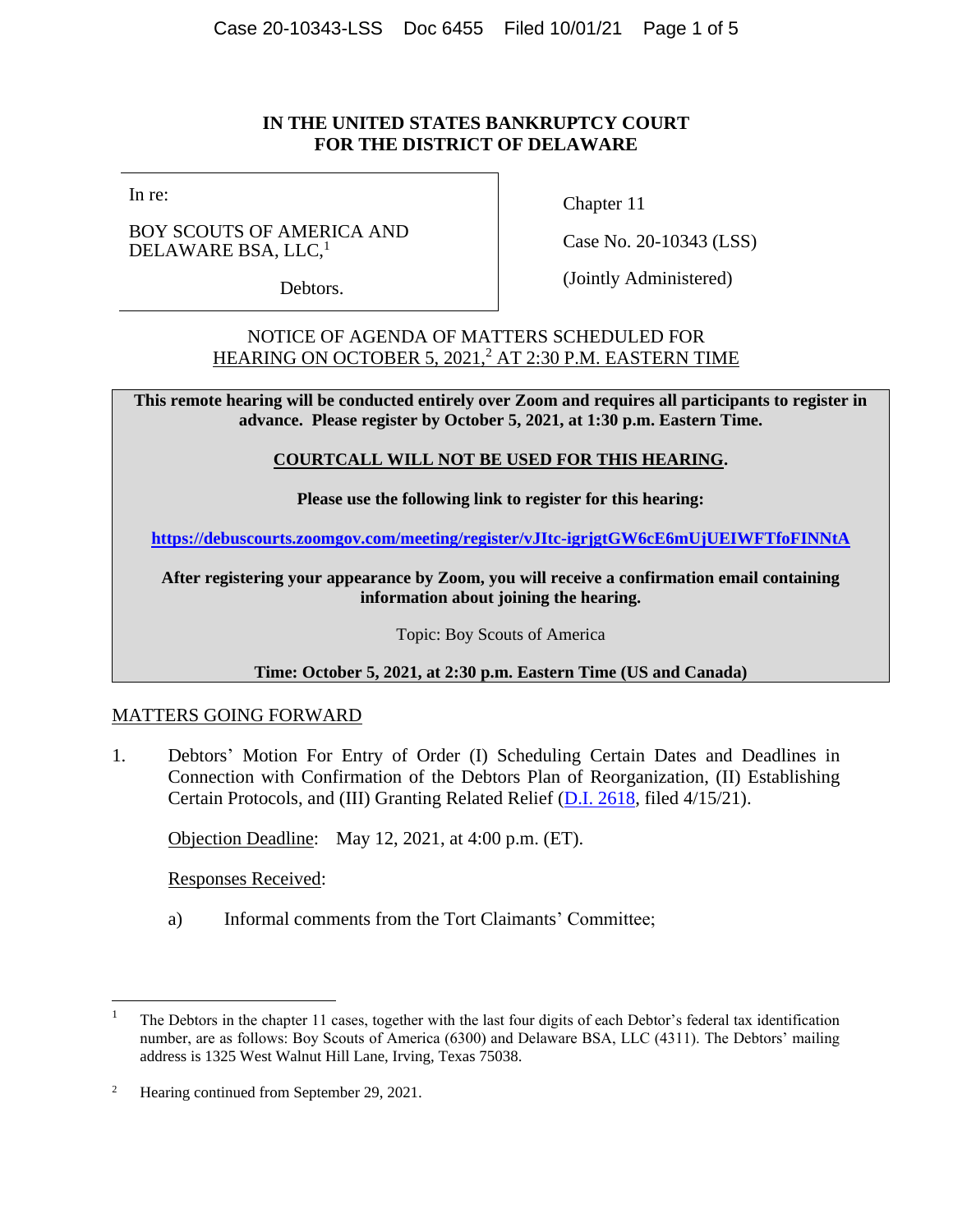- b) Limited Objection of the AIG Companies to Debtors' Motion for Entry of an Order (I) Scheduling Certain Dates and Deadlines in Connection with Confirmation of the Debtors' Plan of Reorganization, (II) Establishing Certain Procedures and, (III) Granting Related Relief [\(D.I. 3708,](https://ecf.deb.uscourts.gov/doc1/042019788703) filed 5/12/21);
- c) Zurich Insurers' Objections to Debtors' Proposed Confirmation Schedule [\(D.I.](https://ecf.deb.uscourts.gov/doc1/042019788882)  [3747,](https://ecf.deb.uscourts.gov/doc1/042019788882) filed 5/12/21);
- d) The Allianz Insurers' Joinder to the Limited Objection of the AIG Companies to Debtors' Motion for Entry of an Order (I) Scheduling Certain Dates and Deadlines in Connection with Confirmation of the Debtors' Plan of Reorganization, (II) Establishing Certain Procedures and, (III) Granting Related Relief [\(D.I. 3771,](https://ecf.deb.uscourts.gov/doc1/042019788998) filed 5/12/21);
- e) Joinder of Clarendon National Insurance Company, as Successor by Merger to Clarendon America Insurance Company, In the Limited Objection of the AIG Companies to Debtors' Motion for Entry of an Order (I) Scheduling Certain Dates and Deadlines in Connection with Confirmation of the Debtors Plan of Reorganization, (II) Establishing Certain Protocols, and (III) Granting Related Relief [\(D.I. 3739,](https://ecf.deb.uscourts.gov/doc1/042019788835) filed 5/12/21);
- f) Response of Liberty Mutual Insurance Company to the Debtors' Motion for Entry of an Order (I) Scheduling Certain Dates and Deadlines in Connection with Confirmation of the Debtors' Plan of Reorganization, (II) Establishing Certain Protocols, and (III) Granting Related Relief and Limited Joinder [\(D.I. 3794,](https://ecf.deb.uscourts.gov/doc1/042019789167) filed 5/12/21);
- g) Great American's Objection and Joinder in Objections to Debtors' Motion for Entry of Order (I) Scheduling Certain Dates and Deadlines in Connection with Confirmation of the Debtors' Plan of Reorganization, (II) Establishing Certain Protocols, and (III) Granting Related Relief [\(D.I. 3799,](https://ecf.deb.uscourts.gov/doc1/042019789186) filed 5/12/21);
- h) Joinder by Travelers Casualty and Surety Company, Inc. (FKA Aetna Casualty & Surety Company), St. Paul Surplus Line Insurance Company to Limited Objection of the AIG Companies to Debtors' Motion for Entry of an Order (I) Scheduling Certain Dates and Deadlines in Connection with Confirmation of the Debtors Plan of Reorganization, (II) Establishing Certain Protocols, and (III) Granting Related Relief [\(D.I. 3806,](https://ecf.deb.uscourts.gov/doc1/042019789224) filed 5/12/21);
- i) Objection of the Official Committee of Tort Claimants, the Coalition of Abused Scouts for Justice, and the Future Claimants' Representative to the Debtors' Motion for Entry of Order (I) Scheduling Certain Dates and Deadlines in Connection with Confirmation of the Debtors' Plan of Reorganization, (II) Establishing Certain Protocols, and (III) Granting Related Relief [\(D.I. 3816,](https://ecf.deb.uscourts.gov/doc1/042019789290) filed 5/12/21);
- j) Joinder of Continental Insurance Company to Certain Insurers' Objections to Debtors' Motion for Entry of an Order (I) Scheduling Certain Dates and Deadlines in Connection with Confirmation of the Debtors' Plan of Reorganization, (II)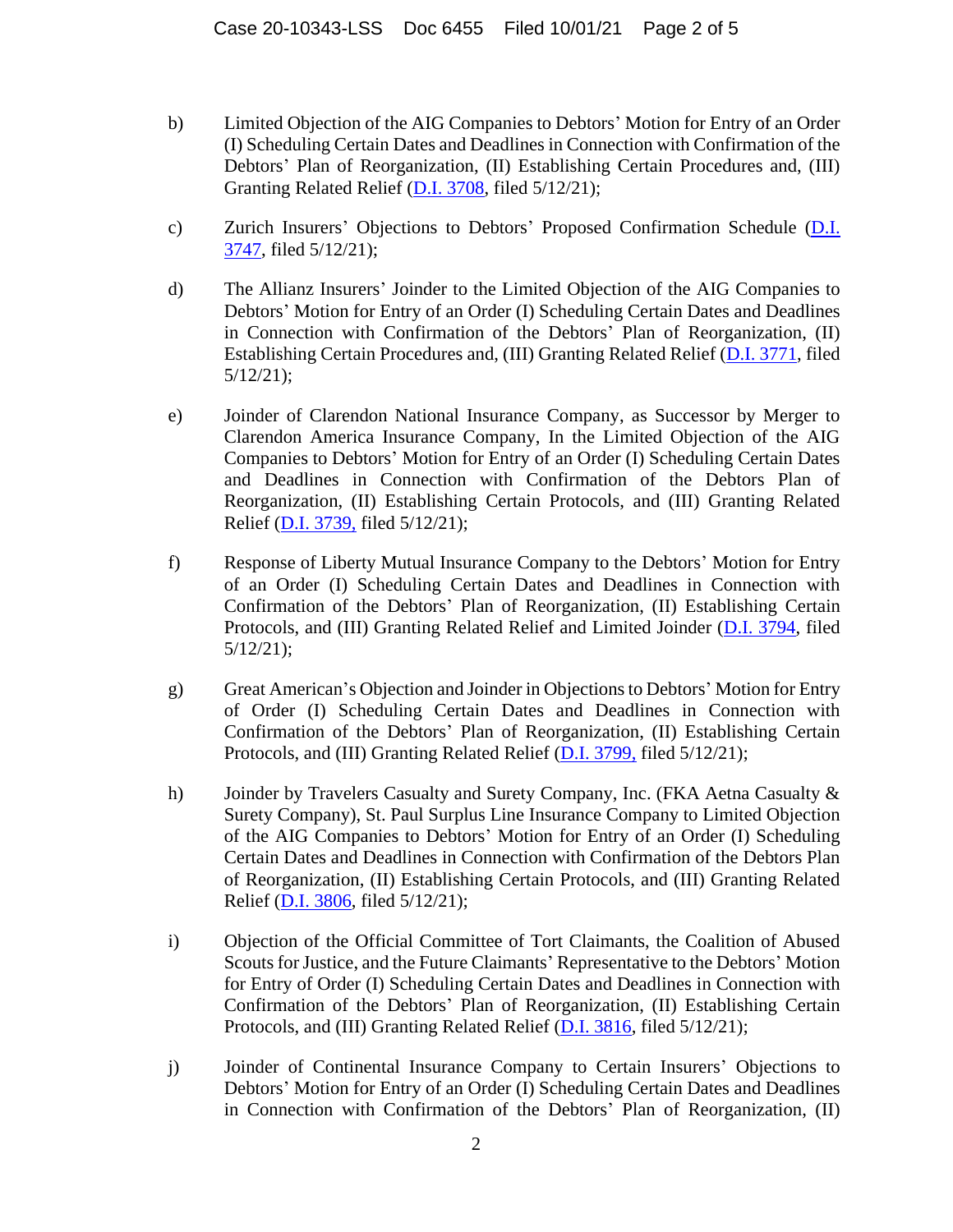Establishing Certain Protocols, and (III) Granting Related Relief [\(D.I. 3855,](https://ecf.deb.uscourts.gov/doc1/042019790002) filed 5/12/21);

- k) Certain Insurers' Opposition to Debtors' Motion for Entry of an Order (I) Scheduling Certain Dates and Deadlines in Connection with Confirmation of the Debtors' Plan of Reorganization, (II) Establishing Certain Protocols, and (III) Granting Related Relief [\(D.I. 3859,](https://ecf.deb.uscourts.gov/doc1/042019790094) filed 5/12/21);
- l) Joinder of General Star Indemnity Company to Limited Objection of the AIG Companies to Debtors' Motion for Entry of an Order (I) Scheduling Certain Dates and Deadlines in Connection with Confirmation of the Debtors' Plan of Reorganization, (II) Establishing Certain Procedures and, (III) Granting Related Relief [\(D.I. 3928,](https://ecf.deb.uscourts.gov/doc1/042019792164) filed 5/13/21); and
- m) Certain Excess Insurers' Objections to the Debtors' Proposed Confirmation Schedule [\(D.I. 6060,](https://ecf.deb.uscourts.gov/doc1/042119966662) filed 8/17/21).

Related Pleadings:

- a) Amended Notice of Hearing of the Debtors' Motion For Entry of Order (I) Scheduling Certain Dates and Deadlines in Connection with Confirmation of the Debtors Plan of Reorganization, (II) Establishing Certain Protocols, and (III) Granting Related Relief [\(D.I. 2655,](https://ecf.deb.uscourts.gov/doc1/042019745487) filed 4/21/21); and
- b) Debtors' Omnibus Reply to Objection to Motion For Entry of Order (I) Scheduling Certain Dates and Deadlines in Connection with Confirmation of the Debtors Plan of Reorganization, (II) Establishing Certain Protocols, and (III) Granting Related Relief [\(D.I. 4104,](https://ecf.deb.uscourts.gov/doc1/042019796818) filed 5/16/21);
- c) Notice of Filing of Revised Proposed Confirmation Scheduling Order [\(D.I. 5489,](https://ecf.deb.uscourts.gov/doc1/042019885382) filed 7/2/21);
- d) Notice of Filing of Revised Proposed Confirmation Scheduling Order [\(D.I. 6216,](https://ecf.deb.uscourts.gov/doc1/042020022583) filed 9/15/21);
- e) Notice of Filing of Revised Proposed Confirmation Scheduling Order [\(D.I. 6320,](https://ecf.deb.uscourts.gov/doc1/042020033618) filed 9/21/21)**;**
- f) Certain Excess Insurers' Revised Proposed Confirmation Schedule [\(D.I. 6367,](https://ecf.deb.uscourts.gov/doc1/042020044756) filed 9/27/21);
- g) Notice of Filing of Tort Claimants' Committee's Proposed Confirmation Schedule [\(D.I. 6375,](https://ecf.deb.uscourts.gov/doc1/042020045457) filed 9/27/21);
- h) Notice of Filing of Tort Claimants' Committee's Proposed Confirmation Scheduling Order [\(D.I. 6384,](https://ecf.deb.uscourts.gov/doc1/042020045622) filed 9/28/21);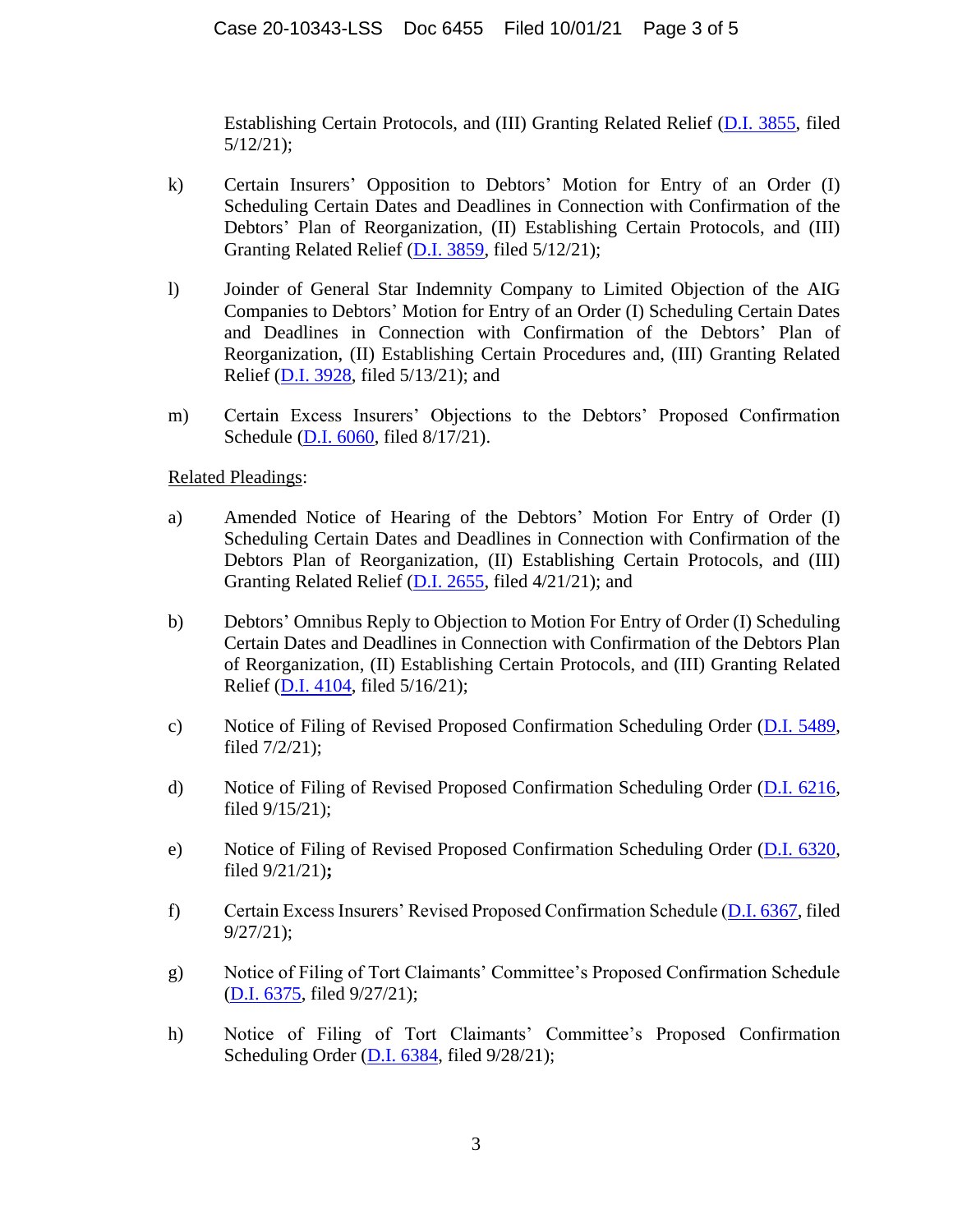- i) Notice of Filing of Revised Proposed Solicitation Procedures Order (D.I. [6386,](https://ecf.deb.uscourts.gov/doc1/042020045703) filed 9/28/21);
- j) Notice of Filing of Revised Proposed Solicitation Procedures Order [\(D.I. 6420,](https://ecf.deb.uscourts.gov/doc1/042020051313) filed 9/29/21); and
- k) Notice of Filing of Revised Proposed Solicitation Procedures Order [\(D.I. 6433,](https://ecf.deb.uscourts.gov/doc1/042020054359) filed 9/30/21).

Status: This matter is going forward.

[*Remainder of page intentionally left blank*]